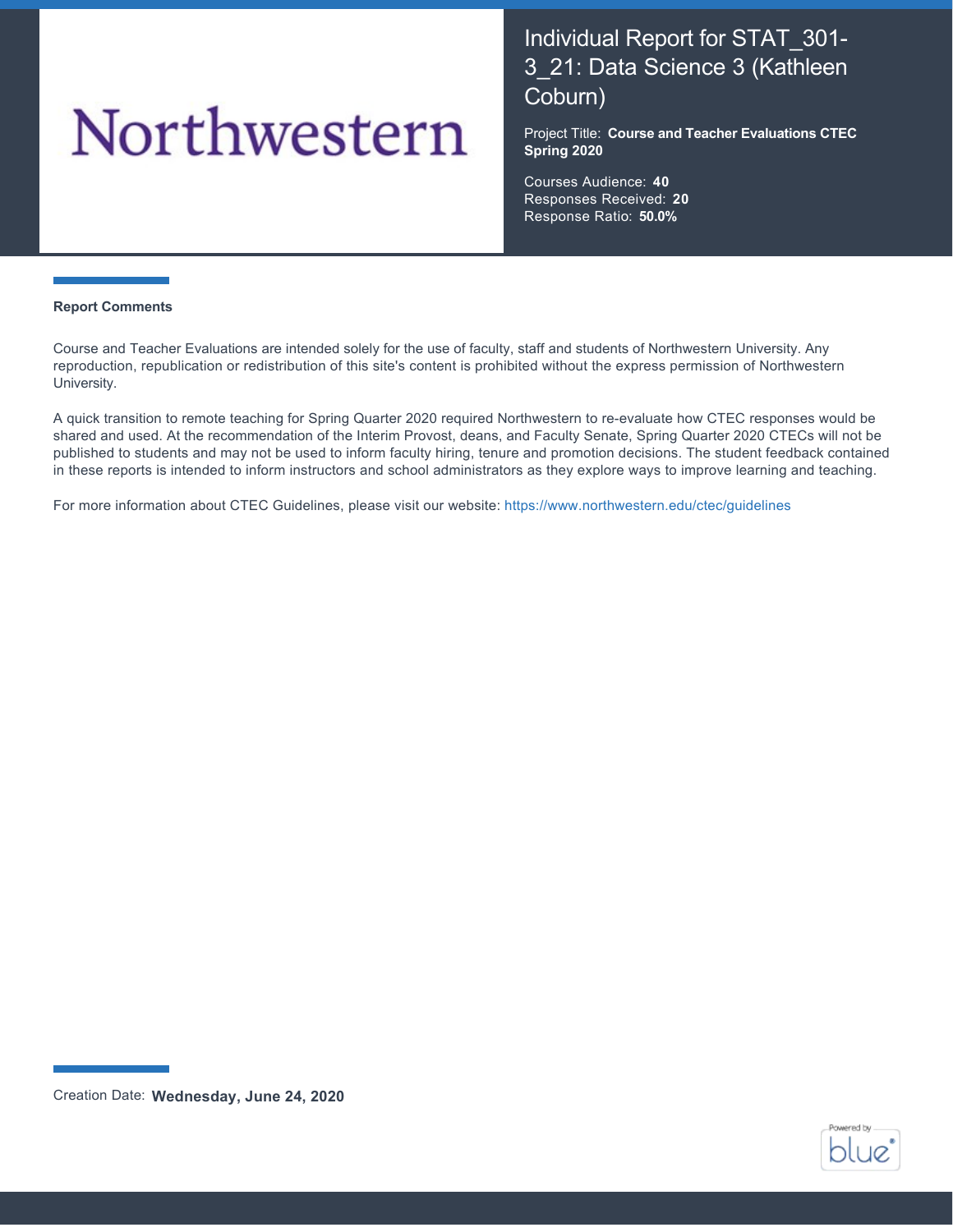# **Northwestern University**

# **Course Evaluations**

| <b>illnstructor</b>     | ICourse                                   |
|-------------------------|-------------------------------------------|
| <b>IKathleen Coburn</b> | $\parallel$ STAT 301-3 21: Data Science 3 |

# **DEMOGRAPHICS**

e<br>Vite<br>Vite

# **Your School**

| 1. Your School                                                            |                               |       |                |            |
|---------------------------------------------------------------------------|-------------------------------|-------|----------------|------------|
| Education & SP (0)<br>Communication (0)<br>Graduate School (0)<br>KGSM(0) | 0.0%<br>0.0%<br>0.0%<br>0.0%  |       |                |            |
| McCormick (4)<br>Medill $(2)$<br>Music $(0)$ -<br>Summer (0) -<br>SPS(0)  | 11.8%<br>0.0%<br>0.0%<br>0.0% | 23.5% |                |            |
| WCAS(11)<br>[ Total (17) ]                                                |                               |       |                | 64.7%      |
| $\Omega$                                                                  |                               | 50%   |                | 100%       |
| Options                                                                   |                               |       | Count          | Percentage |
| Education & SP                                                            |                               |       | $\Omega$       | $0.0\%$    |
| Communication                                                             |                               |       | $\Omega$       | $0.0\%$    |
| Graduate School                                                           |                               |       | 0              | $0.0\%$    |
| <b>KGSM</b>                                                               |                               |       | $\Omega$       | $0.0\%$    |
| <b>McCormick</b>                                                          |                               |       | 4              | 23.5%      |
| Medill                                                                    |                               |       | $\overline{2}$ | 11.8%      |
| Music                                                                     |                               |       | $\Omega$       | $0.0\%$    |
| Summer                                                                    |                               |       | $\Omega$       | $0.0\%$    |
| <b>SPS</b>                                                                |                               |       | $\Omega$       | $0.0\%$    |
| <b>WCAS</b>                                                               |                               |       | 11             | 64.7%      |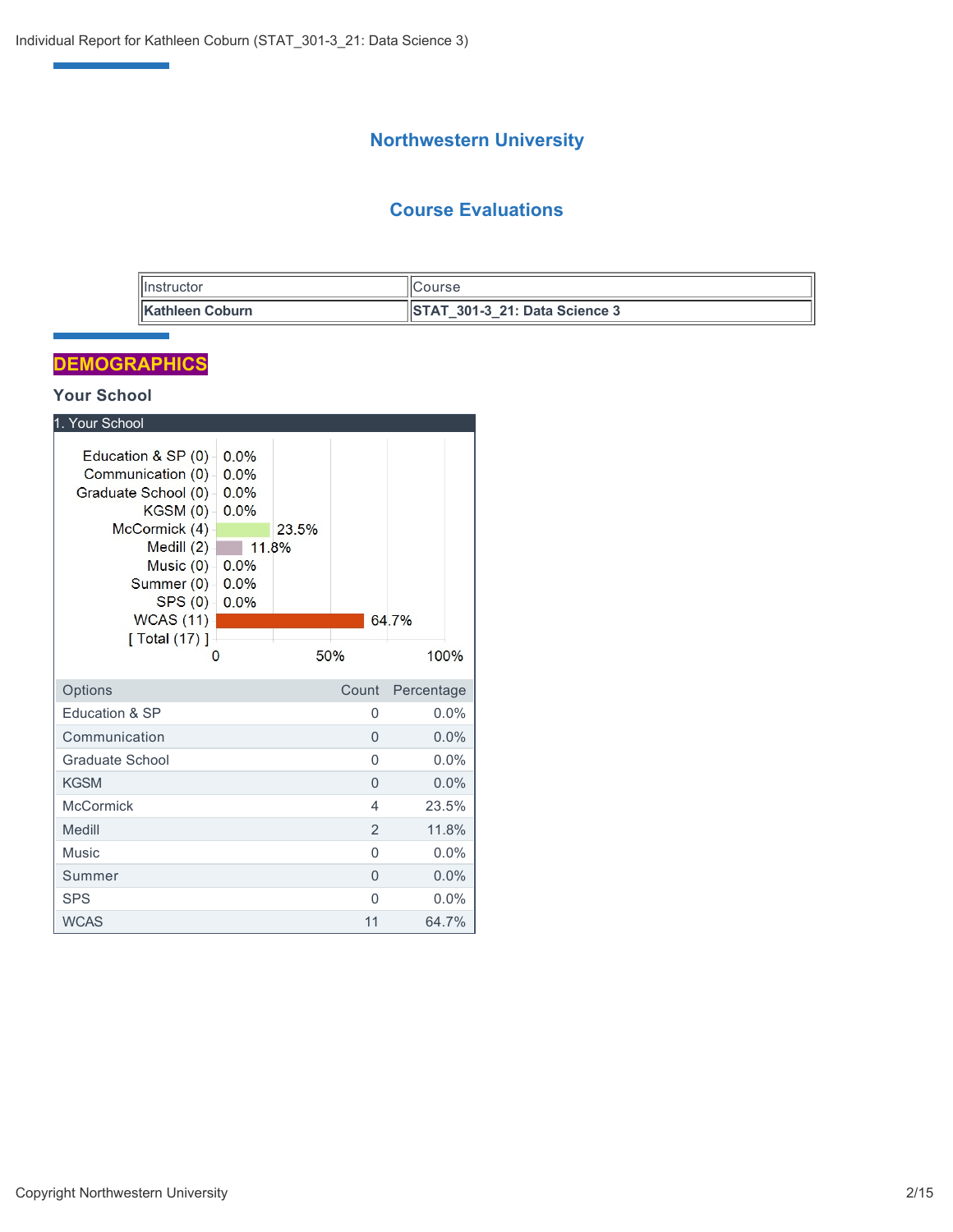Individual Report for Kathleen Coburn (STAT\_301-3\_21: Data Science 3)

#### **Your Class**

| 1. Your Class                                                                   |                      |       |          |            |
|---------------------------------------------------------------------------------|----------------------|-------|----------|------------|
| Freshman (0)<br>Sophomore (5)                                                   | 0.0%                 | 26.3% |          |            |
| Junior (10)                                                                     |                      |       | 52.6%    |            |
| Senior (4)<br>Graduate (0)<br>Professional (0)<br>Other $(0)$<br>[ Total (19) ] | 0.0%<br>0.0%<br>0.0% | 21.1% |          |            |
| 0                                                                               |                      |       | 50%      | 100%       |
| Options                                                                         |                      |       | Count    | Percentage |
| Freshman                                                                        |                      |       | $\Omega$ | 0.0%       |
| Sophomore                                                                       |                      |       | 5        | 26.3%      |
| Junior                                                                          |                      |       | 10       | 52.6%      |
| Senior                                                                          |                      |       | 4        | 21.1%      |
| Graduate                                                                        |                      |       | $\Omega$ | 0.0%       |
| Professional                                                                    |                      |       | 0        | 0.0%       |
| Other                                                                           |                      |       | 0        | $0.0\%$    |

# **What is your reason for taking the course? (mark all that apply)**

| Distribution req (0)<br>Major/Minor re (19)<br>Elective require (1)<br>Non-Degree req $(0)$<br>No requirement $(0)$<br>Other requirem (0)<br>[ Responden (19) ]<br>O | 0.0%<br>5.0%<br>0.0%<br>0.0%<br>0.0%<br>50% |       | 95.0%<br>100% |
|----------------------------------------------------------------------------------------------------------------------------------------------------------------------|---------------------------------------------|-------|---------------|
| Options                                                                                                                                                              |                                             | Count | Percentage    |
| Distribution requirement                                                                                                                                             |                                             | O     | $0.0\%$       |
| Major/Minor requirement                                                                                                                                              |                                             | 19    | 95.0%         |
| Elective requirement                                                                                                                                                 |                                             | 1     | $5.0\%$       |
| Non-Degree requirement                                                                                                                                               |                                             | 0     | $0.0\%$       |
| No requirement                                                                                                                                                       |                                             | U     | $0.0\%$       |
| Other requirement                                                                                                                                                    |                                             | O     | $0.0\%$       |
| Respondent(s)                                                                                                                                                        |                                             | 19    |               |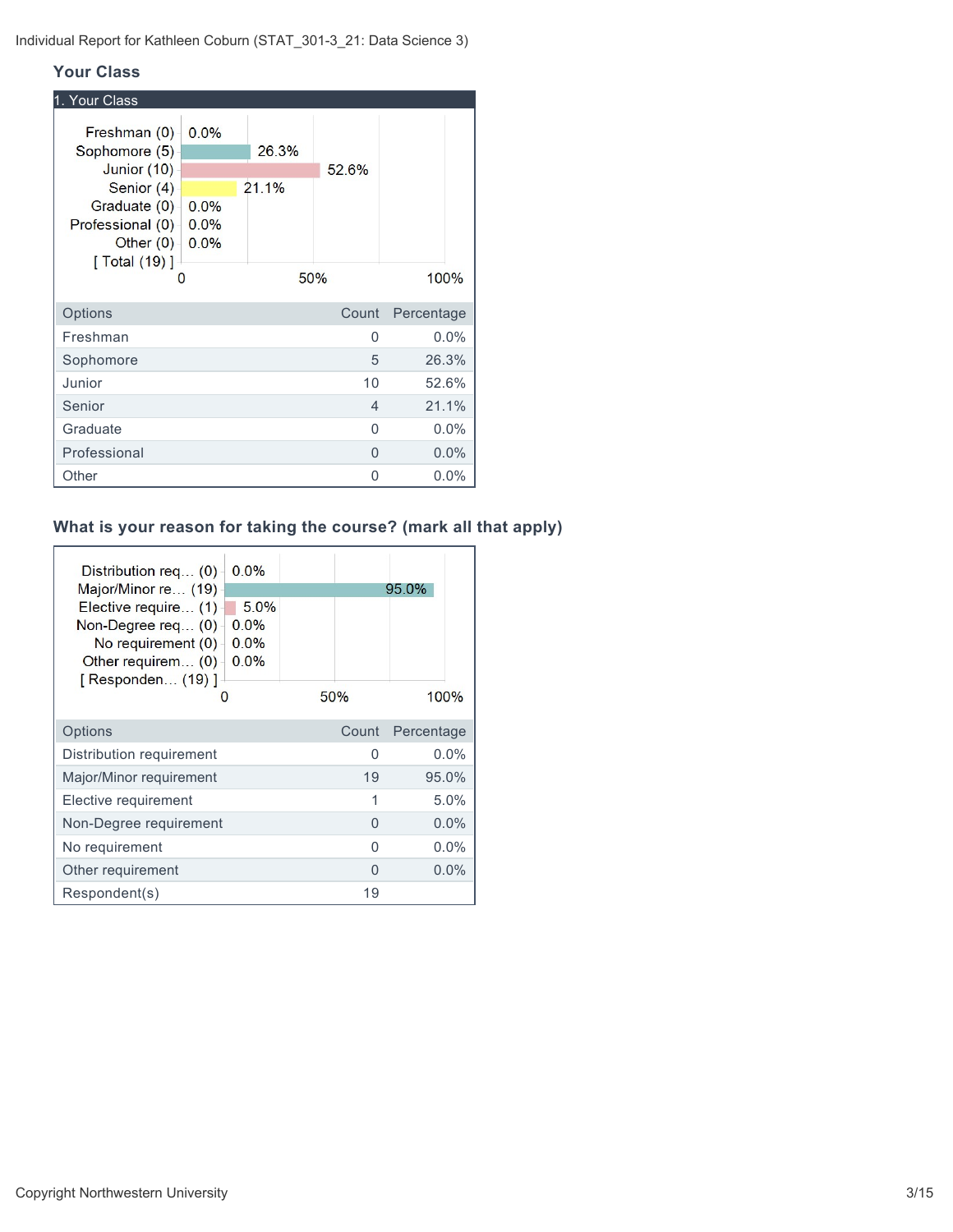#### **What was your Interest in this subject before taking the course?**

| 1. What was your interest in this subject before taking the course?                                      |                      |                                |            |
|----------------------------------------------------------------------------------------------------------|----------------------|--------------------------------|------------|
| 1-Not interested (0)<br>2(0)<br>3(1)<br>4(4)<br>5(8)<br>$6$ -Extremely inte $(6)$<br>[ Total (19) ]<br>O | 0.0%<br>0.0%<br>5.3% | 21.1%<br>42.1%<br>31.6%<br>50% | 100%       |
| Options                                                                                                  |                      | Count                          | Percentage |
| 1-Not interested at all                                                                                  |                      | 0                              | 0.0%       |
| $\overline{2}$                                                                                           |                      | O                              | $0.0\%$    |
| 3                                                                                                        |                      | 1                              | 5.3%       |
| 4                                                                                                        |                      | 4                              | 21.1%      |
| 5                                                                                                        |                      | 8                              | 42.1%      |
| 6-Extremely interested                                                                                   |                      | 6                              | 31.6%      |

# **TIME-SURVEY QUESTION**

**Estimate the average number of hours per week you spent on this course outside of class and lab time.**

| 1. Estimate the average number of hours per week you spent on<br>this course outside of class and lab time. |                          |       |          |            |  |
|-------------------------------------------------------------------------------------------------------------|--------------------------|-------|----------|------------|--|
|                                                                                                             |                          |       |          |            |  |
| $3$ or fewer $(0)$<br>$4 - 7(10)$                                                                           | 0.0%                     |       | 52.6%    |            |  |
| $8 - 11(7)$                                                                                                 |                          | 36.8% |          |            |  |
| $12 - 15(2)$<br>$16 - 19(0)$<br>20 or more $(0)$<br>$\sqrt{$ Total (19) ]                                   | 10.5%<br>$0.0\%$<br>0.0% |       |          |            |  |
|                                                                                                             |                          |       | 50%      | 100%       |  |
| Options                                                                                                     |                          |       | Count    | Percentage |  |
| 3 or fewer                                                                                                  |                          |       | $\Omega$ | 0.0%       |  |
| $4 - 7$                                                                                                     |                          |       | 10       | 52.6%      |  |
| $8 - 11$                                                                                                    |                          |       | 7        | 36.8%      |  |
| $12 - 15$                                                                                                   |                          |       | 2        | 10.5%      |  |
| 16 - 19                                                                                                     |                          |       | U        | $0.0\%$    |  |
| 20 or more                                                                                                  |                          |       | 0        | 0.0%       |  |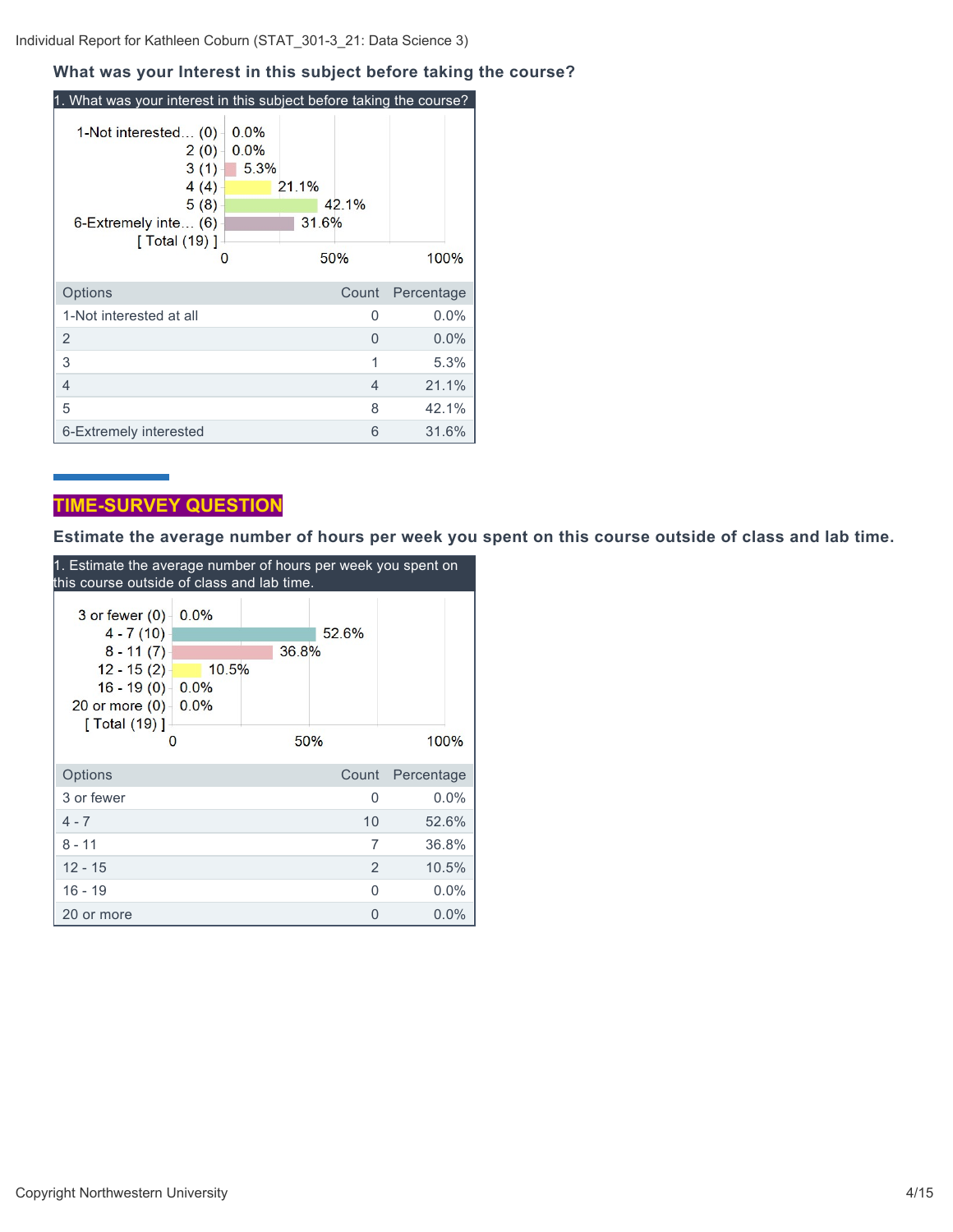# **COURSE QUESTIONS**

**Provide an overall rating of the course.**



## **Estimate how much you learned in the course.**

| 1. Estimate how much you learned in the course.                                                |                               |                |                |            |  |
|------------------------------------------------------------------------------------------------|-------------------------------|----------------|----------------|------------|--|
| 1-Very Low $(0)$<br>2(0)<br>3(0)<br>$4(2) -$<br>5(9)<br>6-Very High (8)<br>[ Total (19) ]<br>0 | 0.0%<br>0.0%<br>0.0%<br>10.5% | 42.1%<br>50%   | 47.4%          | 100%       |  |
| Options                                                                                        |                               | Score          | Count          | Percentage |  |
| 1-Very Low                                                                                     |                               | 1              | 0              | $0.0\%$    |  |
| $\overline{2}$                                                                                 |                               | $\overline{2}$ | $\Omega$       | 0.0%       |  |
| 3                                                                                              |                               | 3              | $\Omega$       | $0.0\%$    |  |
| $\overline{4}$                                                                                 |                               | $\overline{4}$ | $\overline{2}$ | 10.5%      |  |
| 5                                                                                              |                               | 5              | 9              | 47.4%      |  |
| 6-Very High                                                                                    |                               | 6              | 8              | 42.1%      |  |
| <b>Statistics</b>                                                                              |                               |                |                | Value      |  |
| Response Count                                                                                 |                               |                |                | 19         |  |
| Mean                                                                                           |                               |                |                | 5.32       |  |
| Median                                                                                         |                               |                |                | 5.00       |  |
| <b>Standard Deviation</b>                                                                      |                               |                |                | 0.67       |  |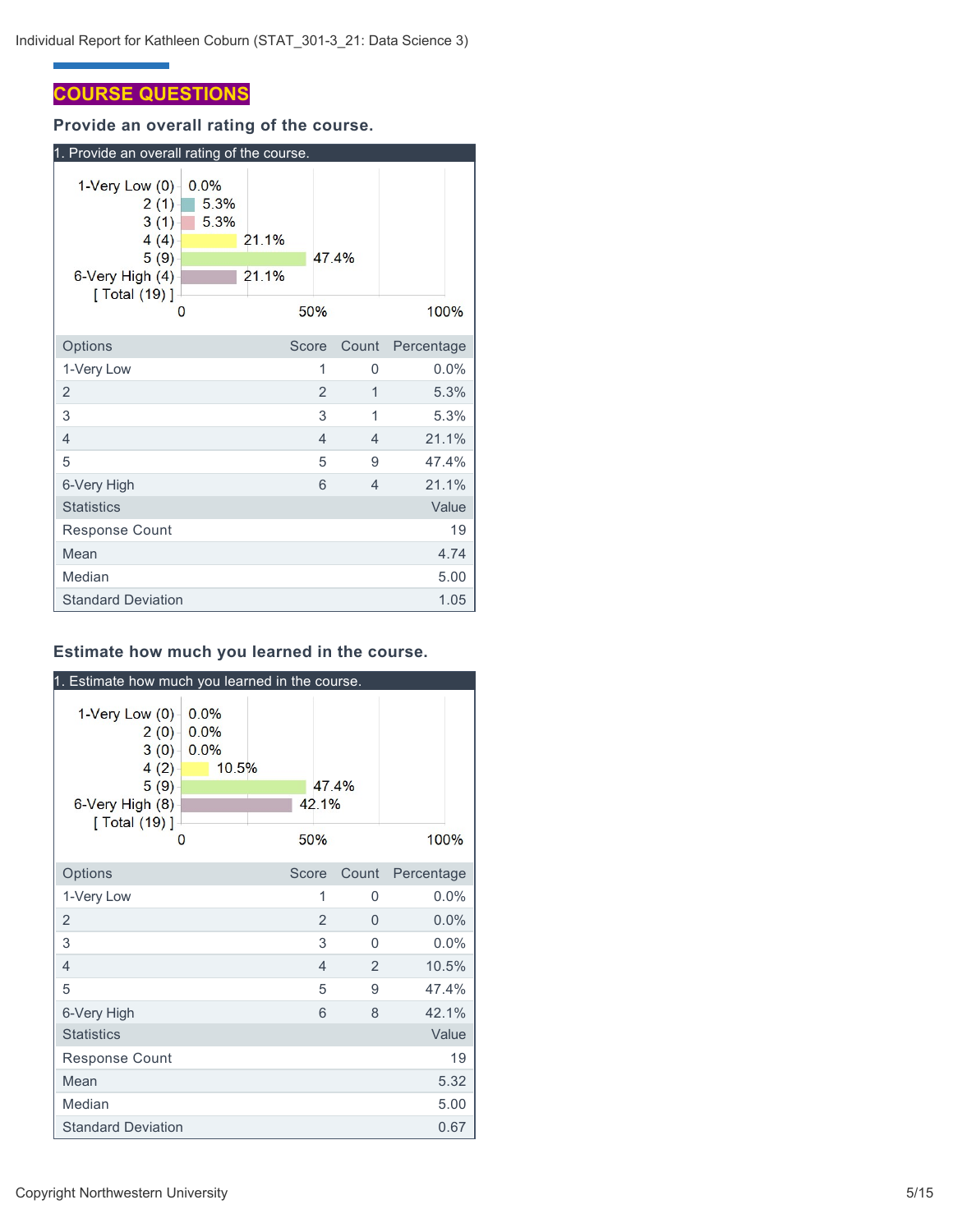# **Rate the effectiveness of the course in challenging you intellectually.**

| 1. Rate the effectiveness of the course in challenging you<br>intellectually.                 |                               |                |                |            |  |  |
|-----------------------------------------------------------------------------------------------|-------------------------------|----------------|----------------|------------|--|--|
| 1-Very Low $(0)$<br>2(0)<br>$3(0) -$<br>$4(2) -$<br>5(8)<br>6-Very High (9)<br>[ Total (19) ] | 0.0%<br>0.0%<br>0.0%<br>10.5% | 42.1%          | 47 4%          |            |  |  |
| 0                                                                                             |                               | 50%            |                | 100%       |  |  |
| Options                                                                                       |                               | Score          | Count          | Percentage |  |  |
| 1-Very Low                                                                                    |                               | 1              | 0              | 0.0%       |  |  |
| $\overline{2}$                                                                                |                               | $\overline{2}$ | 0              | 0.0%       |  |  |
| 3                                                                                             |                               | 3              | $\Omega$       | $0.0\%$    |  |  |
| $\overline{4}$                                                                                |                               | $\overline{4}$ | $\overline{2}$ | 10.5%      |  |  |
| 5                                                                                             |                               | 5              | 8              | 42.1%      |  |  |
| 6-Very High                                                                                   |                               | 6              | 9              | 47.4%      |  |  |
| <b>Statistics</b>                                                                             |                               |                |                | Value      |  |  |
| <b>Response Count</b>                                                                         |                               |                |                | 19         |  |  |
| Mean                                                                                          |                               |                |                | 5.37       |  |  |
| Median                                                                                        |                               |                |                | 5.00       |  |  |
| <b>Standard Deviation</b>                                                                     |                               |                |                | 0.68       |  |  |

# **Rate the instructional materials (texts, audiovisual materials, etc.) used in this course.**

| 1. Rate the instructional materials (texts, audiovisual materials,<br>etc.) used in this course.  |                       |                                |                |                          |            |
|---------------------------------------------------------------------------------------------------|-----------------------|--------------------------------|----------------|--------------------------|------------|
| $1-V$ ery Low $(1)$<br>2(1)<br>3(2)<br>4(4)<br>5(6)<br>6-Very High (5)<br>$[$ Total $(19)$ ]<br>0 | 5.3%<br>5.3%<br>10.5% | 21.1%<br>31.6%<br>26.3%<br>50% |                |                          | 100%       |
| Options                                                                                           |                       | Score                          |                | Count                    | Percentage |
| 1-Very Low                                                                                        |                       |                                | 1              | 1                        | 5.3%       |
| $\overline{2}$                                                                                    |                       |                                | $\overline{2}$ | $\overline{1}$           | 5.3%       |
| 3                                                                                                 |                       |                                | 3              | 2                        | 10.5%      |
| 4                                                                                                 |                       |                                | $\overline{4}$ | $\overline{\mathcal{L}}$ | 21.1%      |
| 5                                                                                                 |                       |                                | 5              | 6                        | 31.6%      |
| 6-Very High                                                                                       |                       |                                | 6              | 5                        | 26.3%      |
| <b>Statistics</b>                                                                                 |                       |                                |                |                          | Value      |
| Response Count                                                                                    |                       |                                |                |                          | 19         |
| Mean                                                                                              |                       |                                |                |                          | 4.47       |
| Median                                                                                            |                       |                                |                |                          | 5.00       |
| <b>Standard Deviation</b>                                                                         |                       |                                |                |                          | 1.43       |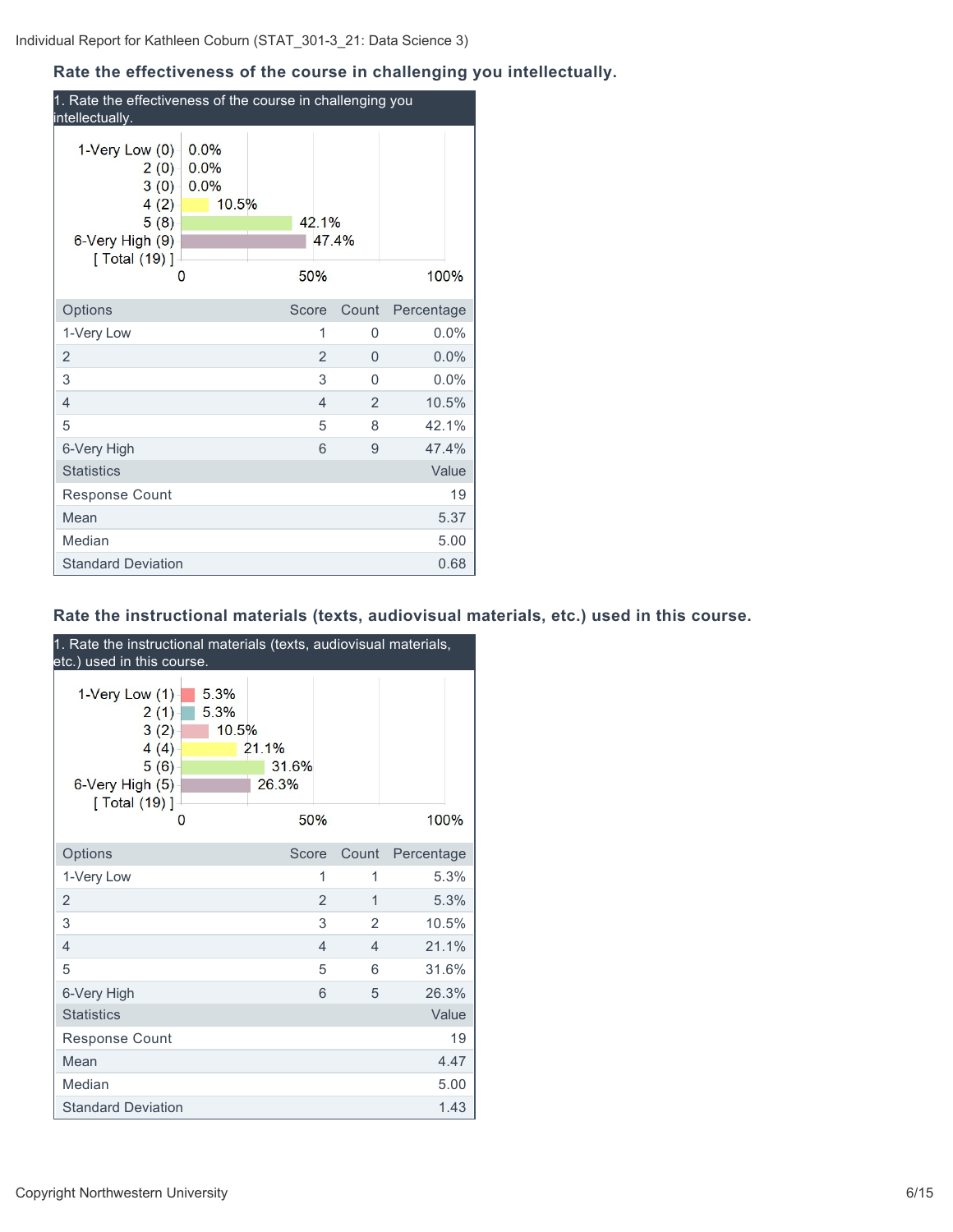# **Rate how well the organization of the course facilitated your learning.**

| 1. Rate how well the organization of the course facilitated your<br>learning.                                 |              |  |                         |       |                |                          |            |         |
|---------------------------------------------------------------------------------------------------------------|--------------|--|-------------------------|-------|----------------|--------------------------|------------|---------|
| $1$ -Very Low $(0)$<br>2(3)<br>3(0)<br>4(4)<br>5(8)<br>6-Very High (4)<br>$\lceil$ Total $(19)$ ]<br>$\Omega$ | 0.0%<br>0.0% |  | 15.8%<br>21.1%<br>21.1% | 50%   | 42.1%          |                          | 100%       |         |
| Options                                                                                                       |              |  |                         | Score |                | Count                    | Percentage |         |
| 1-Very Low                                                                                                    |              |  |                         |       | 1              | $\Omega$                 |            | 0.0%    |
| $\overline{2}$                                                                                                |              |  |                         |       | $\overline{2}$ | 3                        | 15.8%      |         |
| 3                                                                                                             |              |  |                         |       | 3              | $\Omega$                 |            | $0.0\%$ |
| 4                                                                                                             |              |  |                         |       | $\overline{4}$ | $\overline{4}$           | 21.1%      |         |
| 5                                                                                                             |              |  |                         |       | 5              | 8                        | 42.1%      |         |
| 6-Very High                                                                                                   |              |  |                         |       | 6              | $\overline{\mathcal{L}}$ | 21.1%      |         |
| <b>Statistics</b>                                                                                             |              |  |                         |       |                |                          |            | Value   |
| Response Count                                                                                                |              |  |                         |       |                |                          |            | 19      |
| Mean                                                                                                          |              |  |                         |       |                |                          |            | 4.53    |
| Median                                                                                                        |              |  |                         |       |                |                          |            | 5.00    |
| <b>Standard Deviation</b>                                                                                     |              |  |                         |       |                |                          |            | 1.31    |

# **Rate lab/discussion (if present) section's usefulness in learning and applying course material.**

| 1. Rate lab/discussion (if present) section's usefulness in learning<br>and applying course material. |                                    |       |                |                          |            |
|-------------------------------------------------------------------------------------------------------|------------------------------------|-------|----------------|--------------------------|------------|
| $1-V$ ery Low $(1)$<br>2(0)<br>3(1)<br>4(2)<br>5(7)<br>6-Very High (4)<br>[ Total (15) ]              | 6.7%<br>0.0%<br>6.7%<br>13.3%<br>O | 26.7% | 46.7%<br>50%   |                          | 100%       |
| Options                                                                                               |                                    |       | Score          | Count                    | Percentage |
| 1-Very Low                                                                                            |                                    |       | 1              | 1                        | 6.7%       |
| $\overline{2}$                                                                                        |                                    |       | $\overline{2}$ | $\Omega$                 | 0.0%       |
| 3                                                                                                     |                                    |       | 3              | 1                        | 6.7%       |
| $\overline{4}$                                                                                        |                                    |       | $\overline{4}$ | $\overline{2}$           | 13.3%      |
| 5                                                                                                     |                                    |       | 5              | 7                        | 46.7%      |
| 6-Very High                                                                                           |                                    |       | 6              | $\overline{\mathcal{L}}$ | 26.7%      |
| <b>Statistics</b>                                                                                     |                                    |       |                |                          | Value      |
| <b>Response Count</b>                                                                                 |                                    |       |                |                          | 15         |
| Mean                                                                                                  |                                    |       |                |                          | 4.73       |
| Median                                                                                                |                                    |       |                |                          | 5.00       |
| <b>Standard Deviation</b>                                                                             |                                    |       |                |                          | 1.33       |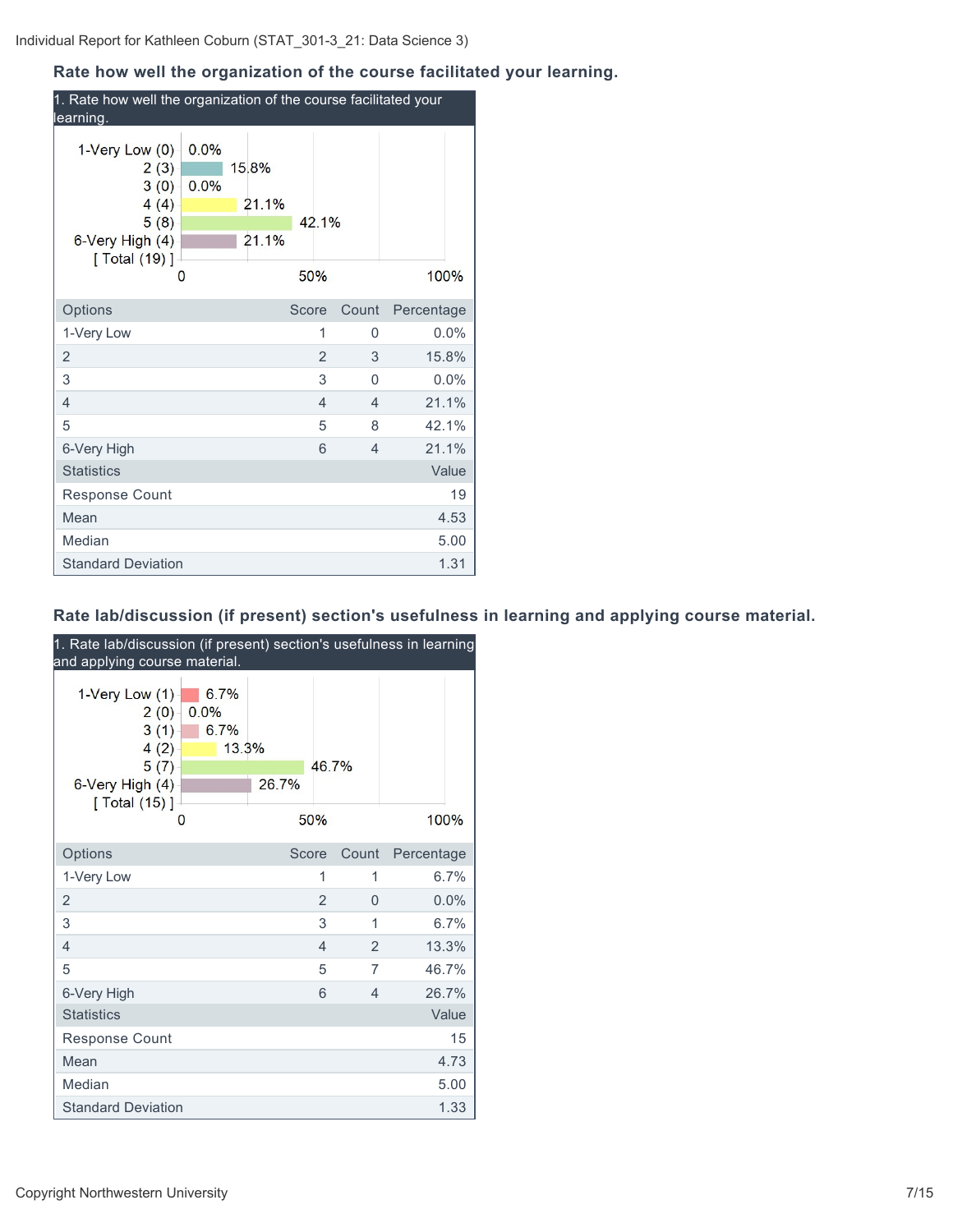# **INSTRUCTOR QUESTIONS**

**Provide an overall rating of the instruction.**

| 1. Provide an overall rating of the instruction.                                         |                           |                                |                |       |            |
|------------------------------------------------------------------------------------------|---------------------------|--------------------------------|----------------|-------|------------|
| $1-V$ ery Low $(0)$<br>2(0)<br>3(1)<br>4(6)<br>5(7)<br>6-Very High (5)<br>[ Total (19) ] | 0.0%<br>0.0%<br>5.3%<br>O | 31.6%<br>36.8%<br>26.3%<br>50% |                |       | 100%       |
| Options                                                                                  |                           | Score                          |                | Count | Percentage |
| 1-Very Low                                                                               |                           |                                | 1              | 0     | $0.0\%$    |
| 2                                                                                        |                           |                                | $\overline{2}$ | 0     | 0.0%       |
| 3                                                                                        |                           |                                | 3              | 1     | 5.3%       |
| 4                                                                                        |                           |                                | 4              | 6     | 31.6%      |
| 5                                                                                        |                           |                                | 5              | 7     | 36.8%      |
| 6-Very High                                                                              |                           |                                | 6              | 5     | 26.3%      |
| <b>Statistics</b>                                                                        |                           |                                |                |       | Value      |
| <b>Response Count</b>                                                                    |                           |                                |                |       | 19         |
| Mean                                                                                     |                           |                                |                |       | 4.84       |
| Median                                                                                   |                           |                                |                |       | 5.00       |
| <b>Standard Deviation</b>                                                                |                           |                                |                |       | 0.90       |

# **Rate the effectiveness of the instructor in stimulating your interest in the subject.**

| 1. Rate the effectiveness of the instructor in stimulating your<br>interest in the subject. |                       |       |                |       |            |
|---------------------------------------------------------------------------------------------|-----------------------|-------|----------------|-------|------------|
| 1-Very Low $(0)$<br>2(0)<br>3(2)<br>4(6)<br>5(5)<br>6-Very High (6)<br>[ Total (19) ]       | 0.0%<br>0.0%<br>10.5% | 26.3% | 31.6%<br>31.6% |       |            |
|                                                                                             | 0                     |       | 50%            |       | 100%       |
| Options                                                                                     |                       |       | Score          | Count | Percentage |
| 1-Very Low                                                                                  |                       |       | 1              | 0     | 0.0%       |
| $\overline{2}$                                                                              |                       |       | $\overline{2}$ | 0     | 0.0%       |
| 3                                                                                           |                       |       | 3              | 2     | 10.5%      |
| $\overline{4}$                                                                              |                       |       | $\overline{4}$ | 6     | 31.6%      |
| 5                                                                                           |                       |       | 5              | 5     | 26.3%      |
| 6-Very High                                                                                 |                       |       | 6              | 6     | 31.6%      |
| <b>Statistics</b>                                                                           |                       |       |                |       | Value      |
| <b>Response Count</b>                                                                       |                       |       |                |       | 19         |
| Mean                                                                                        |                       |       |                |       | 4.79       |
| Median                                                                                      |                       |       |                |       | 5.00       |
| <b>Standard Deviation</b>                                                                   |                       |       |                |       | 1.03       |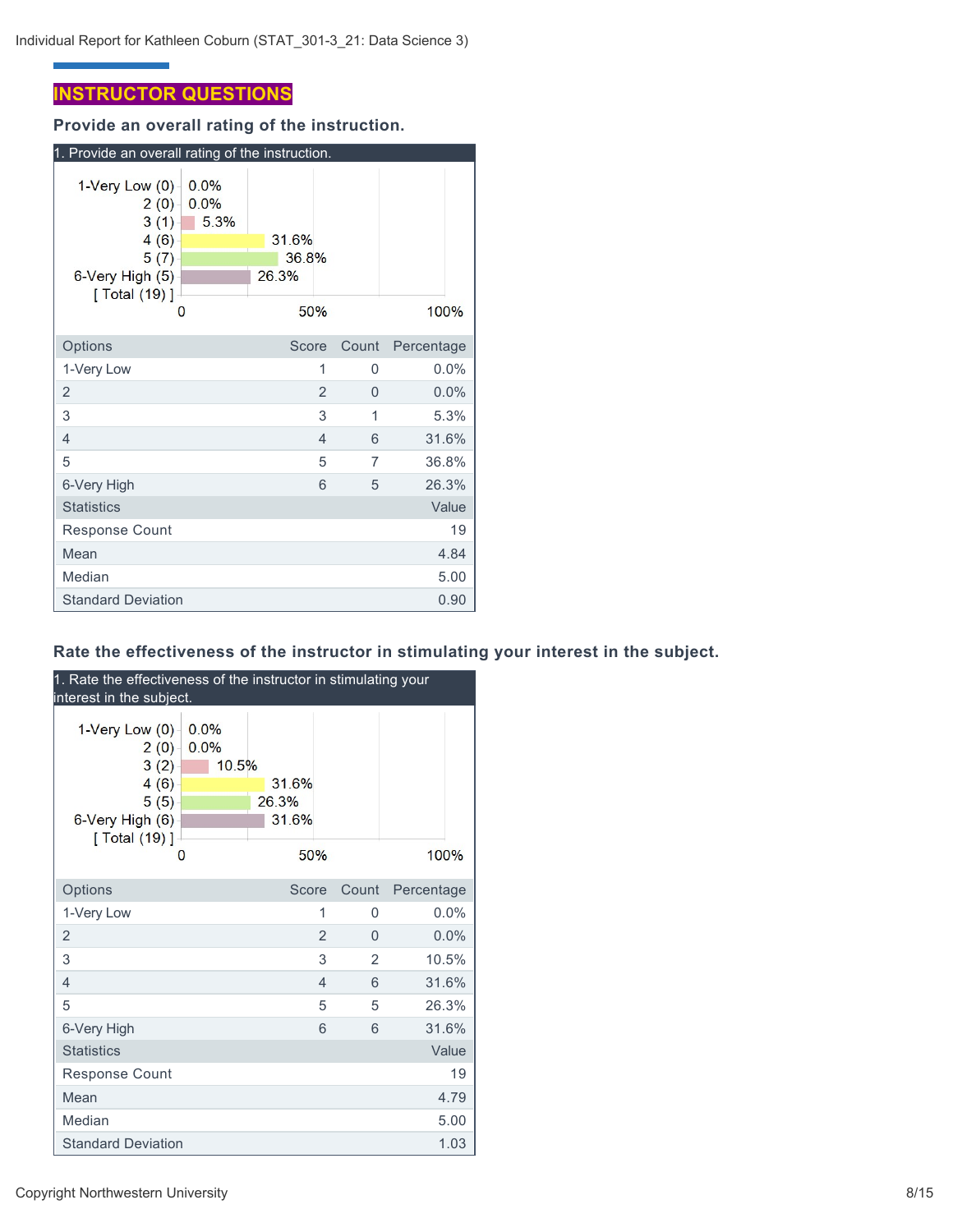## **Rate how well prepared the instructor was for the class.**

| 1. Rate how well prepared the instructor was for the class.                              |                           |                         |                |          |            |       |
|------------------------------------------------------------------------------------------|---------------------------|-------------------------|----------------|----------|------------|-------|
| $1$ -Very Low $(0)$<br>2(0)<br>3(1)<br>4(5)<br>5(7)<br>6-Very High (6)<br>[ Total (19) ] | 0.0%<br>0.0%<br>5.3%<br>0 | 26.3%<br>36.8%<br>31.6% | 50%            |          |            | 100%  |
| Options                                                                                  |                           | Score                   |                | Count    | Percentage |       |
| 1-Very Low                                                                               |                           |                         | 1              | $\Omega$ |            | 0.0%  |
| $\overline{2}$                                                                           |                           |                         | $\overline{2}$ | 0        |            | 0.0%  |
| 3                                                                                        |                           |                         | 3              | 1        |            | 5.3%  |
| $\overline{4}$                                                                           |                           |                         | $\overline{4}$ | 5        |            | 26.3% |
| 5                                                                                        |                           |                         | 5              | 7        |            | 36.8% |
| 6-Very High                                                                              |                           |                         | 6              | 6        |            | 31.6% |
| <b>Statistics</b>                                                                        |                           |                         |                |          |            | Value |
| <b>Response Count</b>                                                                    |                           |                         |                |          |            | 19    |
| Mean                                                                                     |                           |                         |                |          |            | 4.95  |
| Median                                                                                   |                           |                         |                |          |            | 5.00  |
| <b>Standard Deviation</b>                                                                |                           |                         |                |          |            | 0.91  |

#### **Rate the effectiveness with which the instructor communicated course content and ideas.**

| 1. Rate the effectiveness with which the instructor communicated<br>course content and ideas. |                              |                                |                |          |            |
|-----------------------------------------------------------------------------------------------|------------------------------|--------------------------------|----------------|----------|------------|
| 1-Very Low $(0)$<br>2(1)<br>3(0)<br>4(7)<br>5(5)<br>6-Very High (6)<br>[ Total (19) ]         | $0.0\%$<br>5.3%<br>0.0%<br>0 | 36.8%<br>26.3%<br>31.6%<br>50% |                |          | 100%       |
| Options                                                                                       |                              | Score                          |                | Count    | Percentage |
| 1-Very Low                                                                                    |                              |                                | 1              | 0        | 0.0%       |
| $\overline{2}$                                                                                |                              |                                | $\overline{2}$ | 1        | 5.3%       |
| 3                                                                                             |                              |                                | 3              | $\Omega$ | 0.0%       |
| $\overline{4}$                                                                                |                              |                                | 4              | 7        | 36.8%      |
| 5                                                                                             |                              |                                | 5              | 5        | 26.3%      |
| 6-Very High                                                                                   |                              |                                | 6              | 6        | 31.6%      |
| <b>Statistics</b>                                                                             |                              |                                |                |          | Value      |
| Response Count                                                                                |                              |                                |                |          | 19         |
| Mean                                                                                          |                              |                                |                |          | 4.79       |
| Median                                                                                        |                              |                                |                |          | 5.00       |
| <b>Standard Deviation</b>                                                                     |                              |                                |                |          | 1.08       |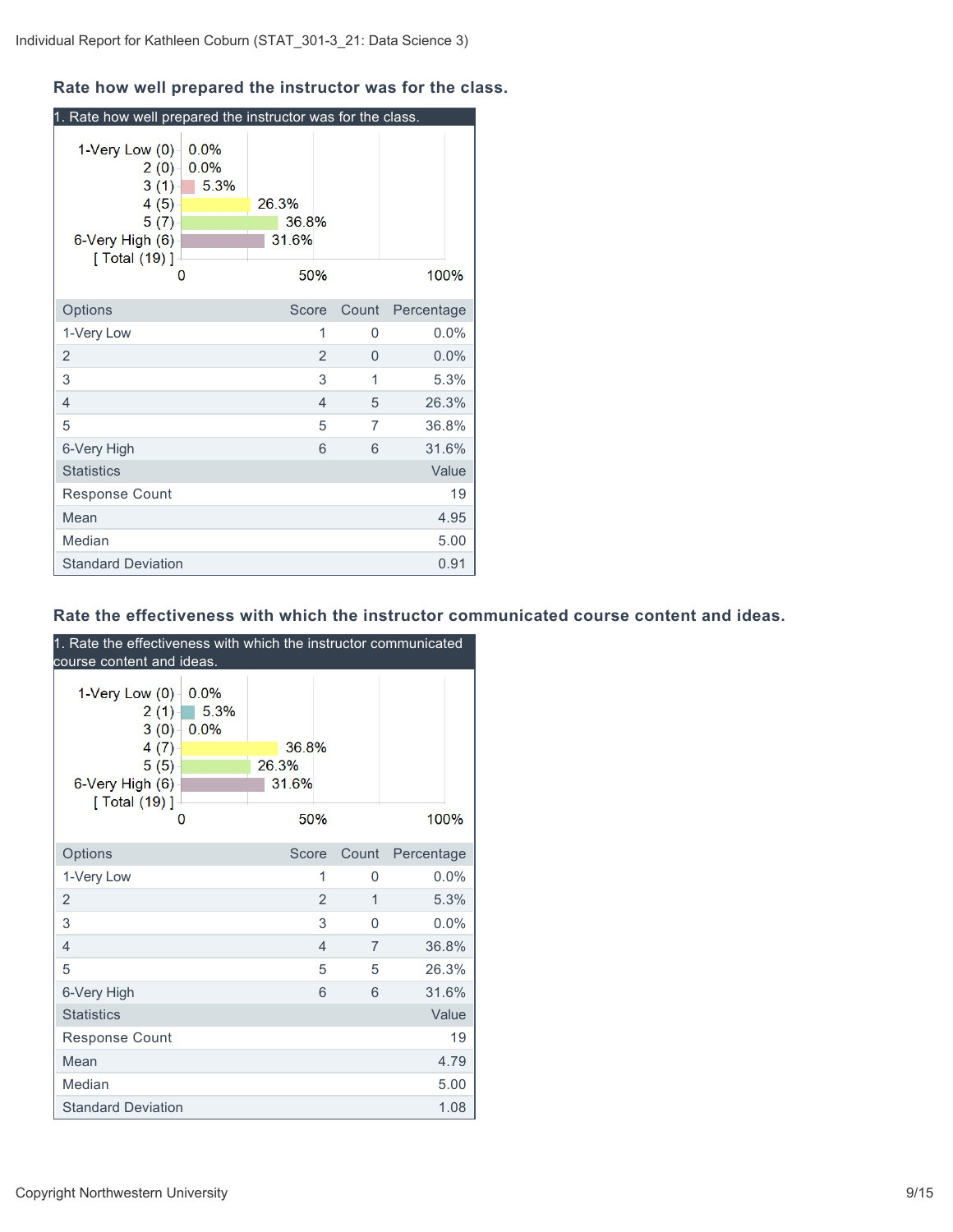# **Rate the instructor's enthusiasm in teaching this class.**

| 1. Rate the instructor's enthusiasm in teaching this class.                               |                               |              |                |                |            |
|-------------------------------------------------------------------------------------------|-------------------------------|--------------|----------------|----------------|------------|
| 1-Very Low (0)<br>2(0)<br>3(1)<br>4(2)<br>5(10)<br>6-Very High (6)<br>[ Total (19) ]<br>0 | 0.0%<br>0.0%<br>5.3%<br>10.5% | 31.6%<br>50% |                | 52.6%          | 100%       |
| Options                                                                                   |                               | Score        |                | Count          | Percentage |
| 1-Very Low                                                                                |                               |              | 1              | 0              | $0.0\%$    |
| $\overline{2}$                                                                            |                               |              | $\overline{2}$ | 0              | 0.0%       |
| 3                                                                                         |                               |              | 3              | 1              | 5.3%       |
| $\overline{4}$                                                                            |                               |              | $\overline{4}$ | $\overline{2}$ | 10.5%      |
| 5                                                                                         |                               |              | 5              | 10             | 52.6%      |
| 6-Very High                                                                               |                               |              | 6              | 6              | 31.6%      |
| <b>Statistics</b>                                                                         |                               |              |                |                | Value      |
| <b>Response Count</b>                                                                     |                               |              |                |                | 19         |
| Mean                                                                                      |                               |              |                |                | 5.11       |
| Median                                                                                    |                               |              |                |                | 5.00       |
| <b>Standard Deviation</b>                                                                 |                               |              |                |                | 0.81       |

# **Rate how well the instructor answered students' questions inside and outside the classroom.**

| 1. Rate how well the instructor answered students' questions<br>inside and outside the classroom. |                      |       |       |                |                |            |
|---------------------------------------------------------------------------------------------------|----------------------|-------|-------|----------------|----------------|------------|
| 1-Very Low (0)<br>2(0)<br>3(0)                                                                    | 0.0%<br>0.0%<br>0.0% |       |       |                |                |            |
| 4(5)<br>5(7)                                                                                      |                      | 26.3% | 36.8% |                |                |            |
| 6-Very High (7)                                                                                   |                      |       | 36.8% |                |                |            |
| [ Total (19) ]                                                                                    |                      |       |       |                |                |            |
|                                                                                                   | 0                    |       |       | 50%            |                | 100%       |
| Options                                                                                           |                      |       | Score |                | Count          | Percentage |
| 1-Very Low                                                                                        |                      |       |       | 1              | $\Omega$       | $0.0\%$    |
| 2                                                                                                 |                      |       |       | $\overline{2}$ | 0              | 0.0%       |
| 3                                                                                                 |                      |       |       | 3              | $\Omega$       | 0.0%       |
| $\overline{4}$                                                                                    |                      |       |       | $\overline{4}$ | 5              | 26.3%      |
| 5                                                                                                 |                      |       |       | 5              | 7              | 36.8%      |
| 6-Very High                                                                                       |                      |       |       | 6              | $\overline{7}$ | 36.8%      |
| <b>Statistics</b>                                                                                 |                      |       |       |                |                | Value      |
| <b>Response Count</b>                                                                             |                      |       |       |                |                | 19         |
| Mean                                                                                              |                      |       |       |                |                | 5.11       |
| Median                                                                                            |                      |       |       |                |                | 5.00       |
| <b>Standard Deviation</b>                                                                         |                      |       |       |                |                | 0.81       |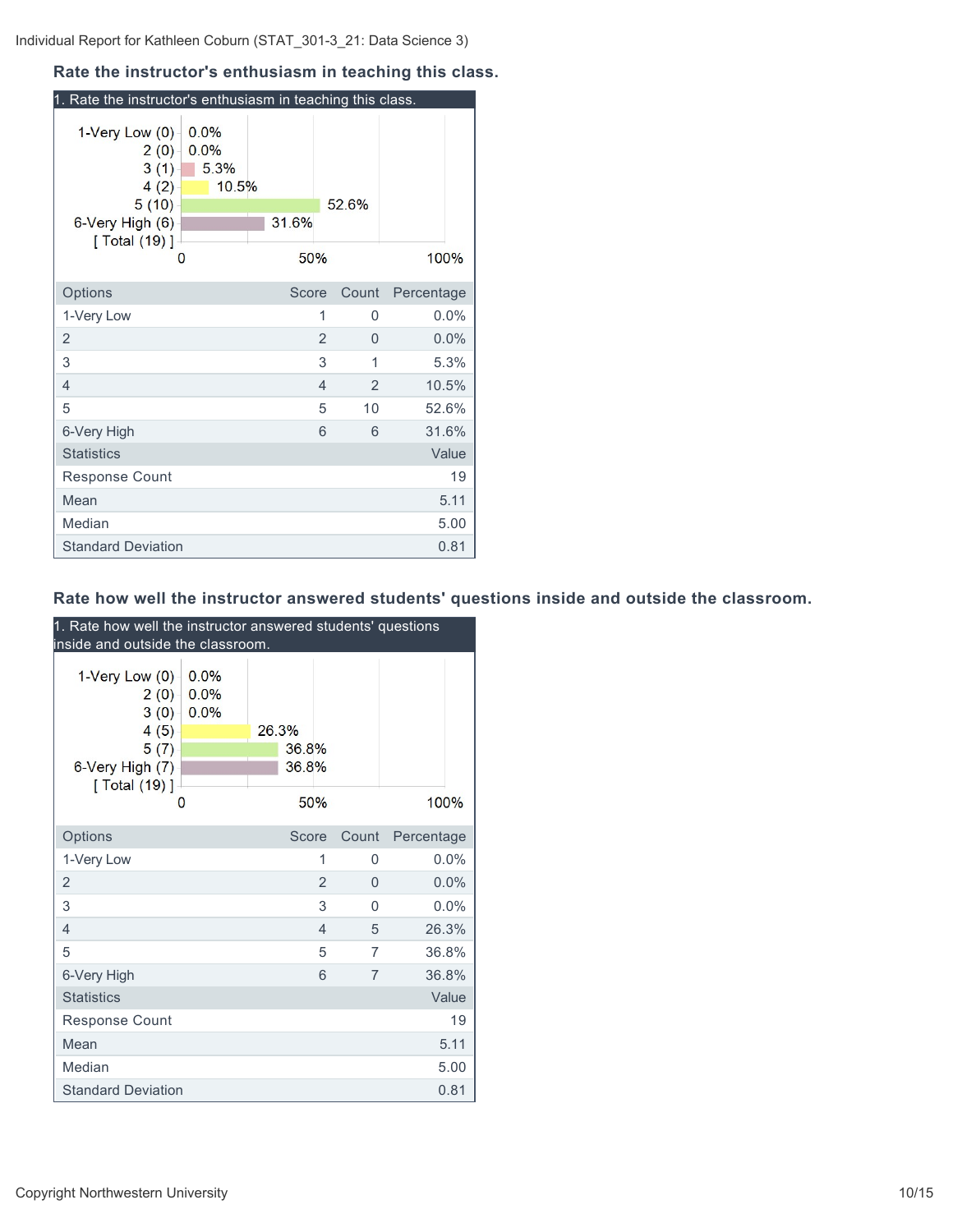#### **Rate how well the instructor displayed interest in students' learning and needs.**

| 1. Rate how well the instructor displayed interest in students'<br>learning and needs.    |                      |       |                |                |                |            |         |
|-------------------------------------------------------------------------------------------|----------------------|-------|----------------|----------------|----------------|------------|---------|
| 1-Very Low $(0)$<br>$2(0) -$<br>3(0)<br>4(5)<br>5(7)<br>6-Very High (7)<br>[ Total (19) ] | 0.0%<br>0.0%<br>0.0% | 26.3% | 36.8%<br>36.8% |                |                |            |         |
| 0                                                                                         |                      |       | 50%            |                |                | 100%       |         |
| Options                                                                                   |                      |       | Score          |                | Count          | Percentage |         |
| 1-Very Low                                                                                |                      |       |                | 1              | 0              |            | $0.0\%$ |
| 2                                                                                         |                      |       |                | $\overline{2}$ | $\Omega$       |            | 0.0%    |
| 3                                                                                         |                      |       |                | 3              | $\Omega$       |            | $0.0\%$ |
| 4                                                                                         |                      |       |                | $\overline{4}$ | 5              | 26.3%      |         |
| 5                                                                                         |                      |       |                | 5              | 7              | 36.8%      |         |
| 6-Very High                                                                               |                      |       |                | 6              | $\overline{7}$ | 36.8%      |         |
| <b>Statistics</b>                                                                         |                      |       |                |                |                |            | Value   |
| Response Count                                                                            |                      |       |                |                |                |            | 19      |
| Mean                                                                                      |                      |       |                |                |                |            | 5.11    |
| Median                                                                                    |                      |       |                |                |                |            | 5.00    |
| <b>Standard Deviation</b>                                                                 |                      |       |                |                |                |            | 0.81    |

#### **The instructor was well organized for each class.**

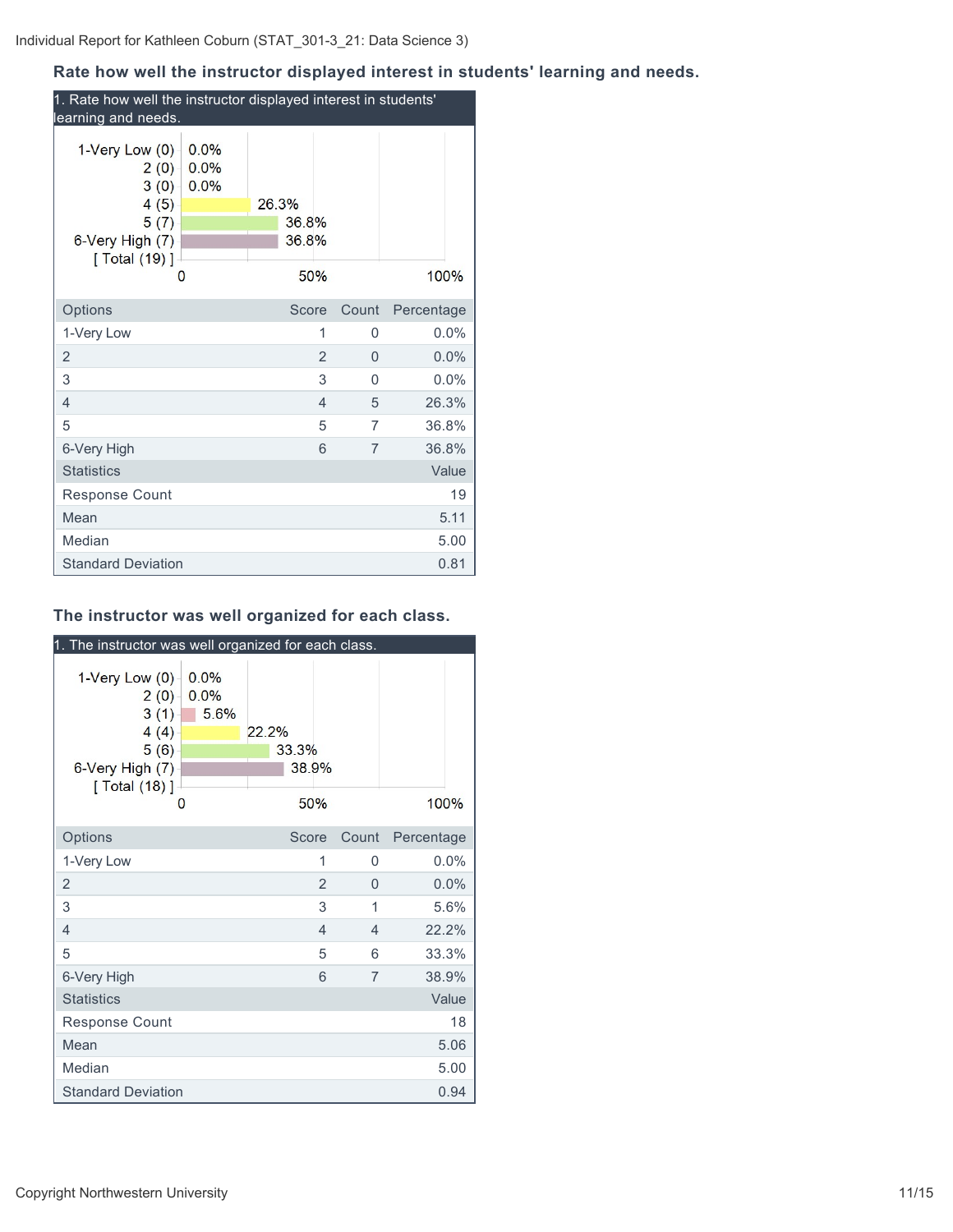# **How well do you think this course transitioned to an online learning environment? [Katie]**

| 1. How well do you think this course transitioned to an online<br>learning environment? [Katie]      |                               |  |              |                |             |            |       |
|------------------------------------------------------------------------------------------------------|-------------------------------|--|--------------|----------------|-------------|------------|-------|
| $1$ -Very Low $(0)$<br>2(1)<br>3(1)<br>4(2)<br>5(6)<br>6-Very High (5)<br>$\sqrt{[Total (15)]}$<br>0 | 0.0%<br>6.7%<br>6.7%<br>13.3% |  | 33.3%<br>50% | 40.0%          |             |            | 100%  |
|                                                                                                      |                               |  |              |                |             |            |       |
| Options                                                                                              |                               |  | Score        |                | Count       | Percentage |       |
| 1-Very Low                                                                                           |                               |  |              | 1              | 0           |            | 0.0%  |
| $\overline{2}$                                                                                       |                               |  |              | $\overline{2}$ | $\mathbf 1$ |            | 6.7%  |
| 3                                                                                                    |                               |  |              | 3              | 1           |            | 6.7%  |
| 4                                                                                                    |                               |  |              | $\overline{4}$ | 2           |            | 13.3% |
| 5                                                                                                    |                               |  |              | 5              | 6           |            | 40.0% |
| 6-Very High                                                                                          |                               |  |              | 6              | 5           |            | 33.3% |
| <b>Statistics</b>                                                                                    |                               |  |              |                |             |            | Value |
| <b>Response Count</b>                                                                                |                               |  |              |                |             |            | 15    |
| Mean                                                                                                 |                               |  |              |                |             |            | 4.87  |
| Median                                                                                               |                               |  |              |                |             |            | 5.00  |
| <b>Standard Deviation</b>                                                                            |                               |  |              |                |             |            | 1.19  |

# **OPEN-ENDED QUESTIONS**

# **Did the course help you learn? Why or why not?**

| Comments                                                                                                                                                                                                                                                                                                                                |
|-----------------------------------------------------------------------------------------------------------------------------------------------------------------------------------------------------------------------------------------------------------------------------------------------------------------------------------------|
| yes                                                                                                                                                                                                                                                                                                                                     |
| Awesome and interesting class                                                                                                                                                                                                                                                                                                           |
| I definitely learned from this class but the labs were way too challenging especially without having the ability to go to office hours<br>and work one–on–one with the professor or other students. The entire class was behind on labs, the data science competitions<br>and the final project because the content was so challenging. |
| Yes. because this is a new topic for me                                                                                                                                                                                                                                                                                                 |
| The readings helped a lot                                                                                                                                                                                                                                                                                                               |
| Yes. The weekly labs and how they are all tied together really helped solidify my understanding, combined with the competitions<br>and final project                                                                                                                                                                                    |
| Labs were great in applying textbook reading                                                                                                                                                                                                                                                                                            |
| YES. labs were informative and stimulating!                                                                                                                                                                                                                                                                                             |
|                                                                                                                                                                                                                                                                                                                                         |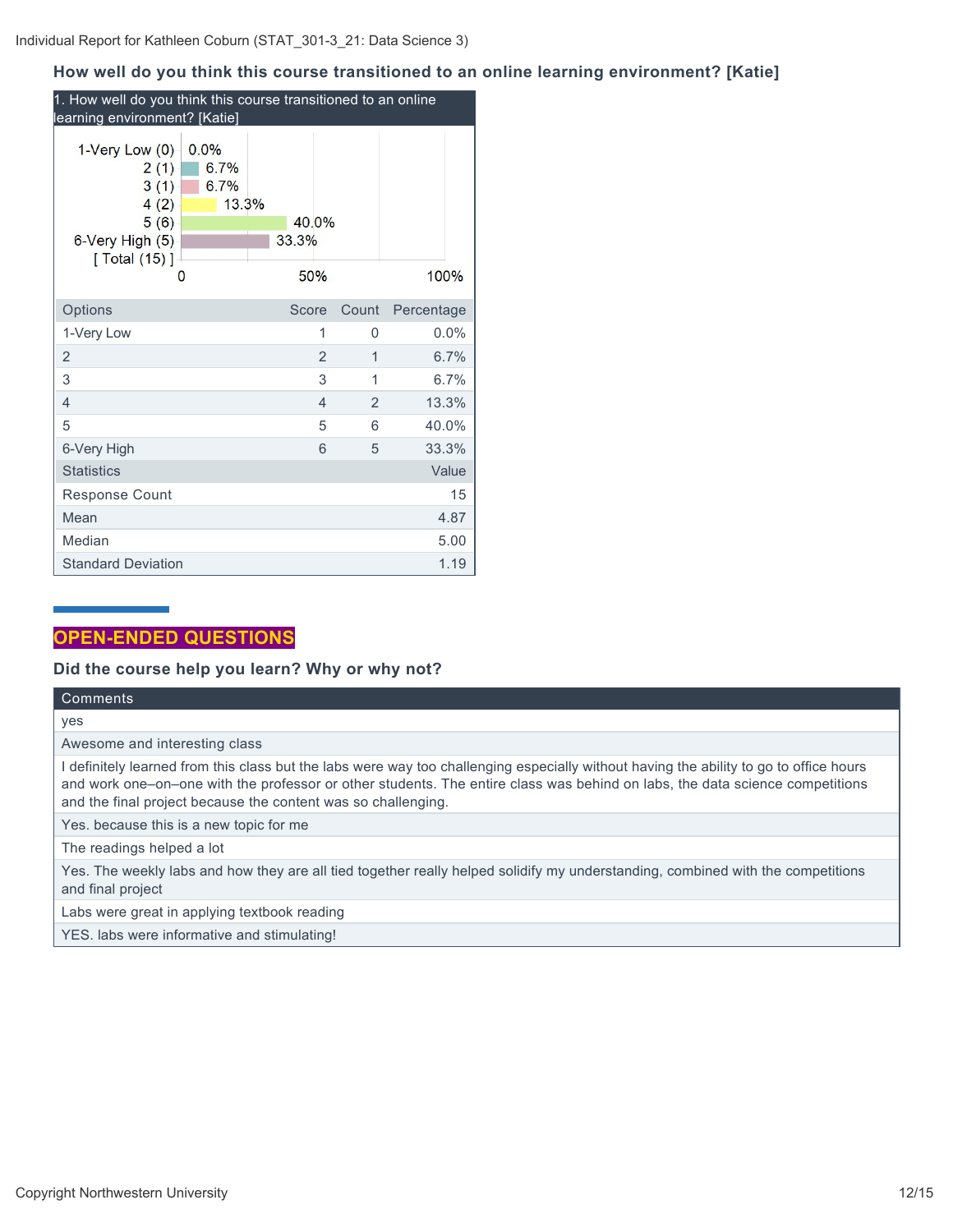#### **Please summarize your reaction to this course focusing on the aspects that were most important to you.**

#### **Comments**

it was much harder than the last two quarters

Super interesting material and I think I learned a lot

I really only like the data science competition because of the leaderboard system. I'm super competitive so it was fun to see my name rising on the leaderboard. This was like the only assignment I was actually motivated to work on though.

Incredibly fast paced class

The office hours were really helpful and I really like the course

The difficulty of this class is severely ramped up compared to the previous two classes in the sequence. With that being said, however, I still enjoyed this class overall because I learned tons. The amount of information they covered can feel a bit overwhelming at times and the assignments are quite time–consuming, but the instructional team was always willing to help and be flexible. If you've enjoyed the Data Sci sequence so far, you'll enjoy this class.

The competitions were a nice touch – definitely helped me getting used to them in case I ever want to join in the future

Class is great in transitioning from data analysis to machine learning.

6 labs, 2 competitions, 1 final project. labs def took longer than first and second quarters, but data science manual definitely helped. well taught class!! TAKE IT

#### **What are the primary teaching strengths of the instructor?**

#### **Comments**

knowledge of the subject, making it interesting

Helpful in class

Katie is so sweet and really wants to help. She is always there to take a stab at whatever problem you're struggling with.

Professor Coburn is an exceptional instructor who is genuinely interested in the success of her students.

Coburn was not the actual professor.

Office hours and willing to help

Helpful, approachable and knowledgeable

GREAT PROF! lots of enthusiasm for the subject :D

#### **What are the primary weaknesses, if any, of the instruction?**

| Comments                                                                         |
|----------------------------------------------------------------------------------|
| Less lectures than I would have liked but more than there have been in the past  |
| She sometimes didn't know how to answer questions or help with certain problems. |
| None                                                                             |
| Same as above.                                                                   |
| N/A                                                                              |
| Can be a little unclear when explaining complex concepts                         |
| n/a                                                                              |

#### **Can you offer suggestions for improvement?**

| Comments                                                                                                                    |
|-----------------------------------------------------------------------------------------------------------------------------|
| Maybe explain how the models work on a more granular level. It didn't feel like I fully understood boosting and neural nets |
| <b>NA</b>                                                                                                                   |
| None                                                                                                                        |
| Same as above.                                                                                                              |
| N/A                                                                                                                         |
| None                                                                                                                        |
| n/a                                                                                                                         |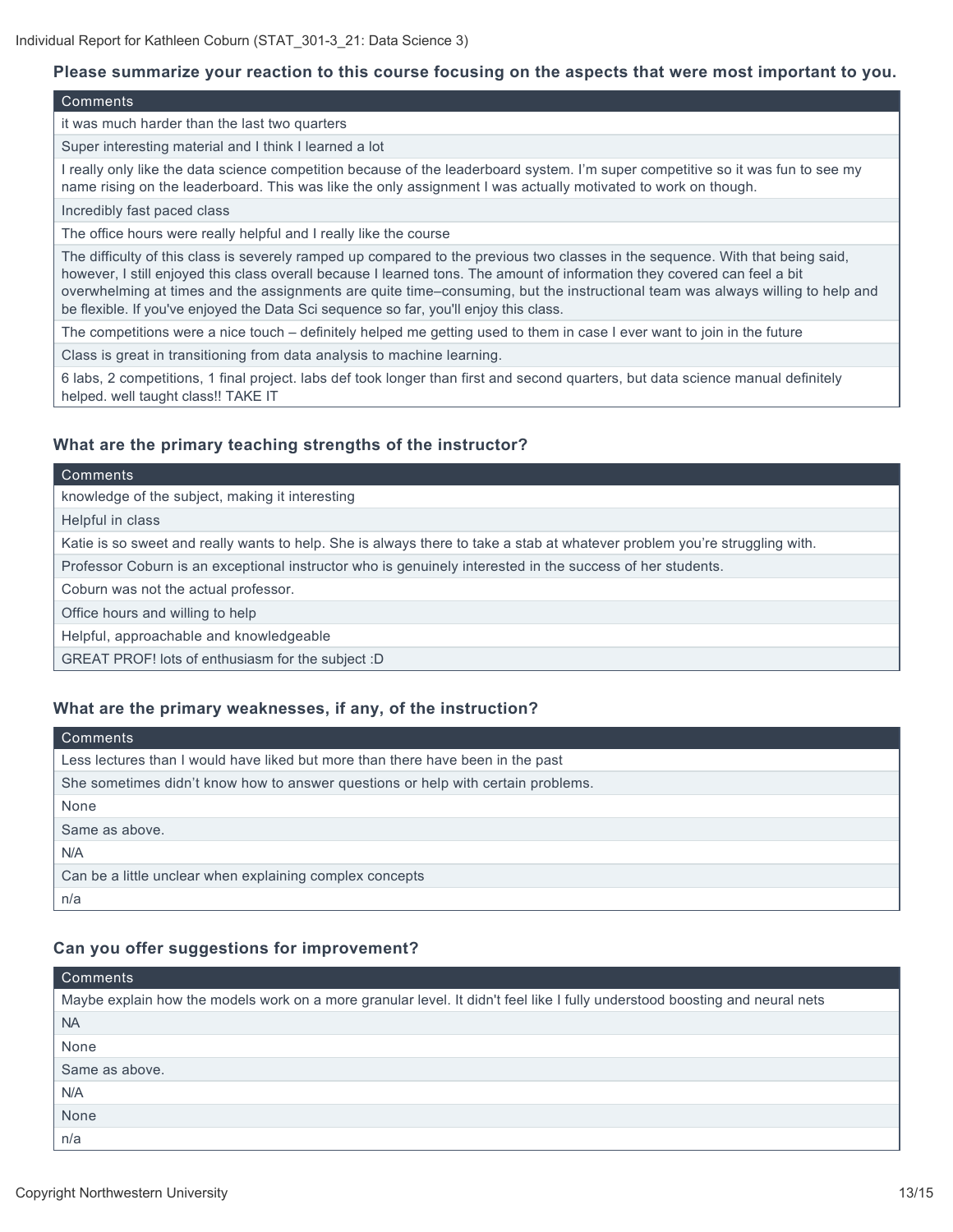## **What (if anything) did you like about the online learning experience? [Katie]**

#### Comments

Nothing really. Online classes totally suck but this was very good for an online class

Did not enjoy it. It was hard to focus and do work when you were in breakout rooms the entire time.

Love it

Recorded lectures – in case we miss a class or if we want to revisit a concept

not an ideal experience altogether, but the STAT 301 instructors really put the best effort forward to transition the class entirely online

#### **If this course were to be held online again in future, what would you change about its implementation? [Katie]**

| Comments |
|----------|
|----------|

it was the same amount of work as it would have been in person, but it was online and during a stressful time so this class really stressed me out

Don't hold classes online.

More structured class time.

More live coding so we know how to build, and especially tune, the models!!!

N/A

More spread out assignments – a lot of things were due towards the end so current implementation seemed backloaded

this is more of zoom functionality, but being able to see the breakout rooms and hop from one to another ourselves would be helpful

# **REMOTE LEARNING**

#### **Rate how well the approaches used in this course for remote instruction during Spring 2020 contributed to your learning.**

| 1. Rate how well the approaches used in this course for remote<br>instruction during Spring 2020 contributed to your learning. |                             |                |              |                |                          |            |
|--------------------------------------------------------------------------------------------------------------------------------|-----------------------------|----------------|--------------|----------------|--------------------------|------------|
| $1$ -Very Low $(0)$<br>2(2)<br>3(2)<br>4(3)<br>5(6)<br>6-Very High (4)<br>$[$ Total $(17)$ ]                                   | 0.0%<br>11.8%<br>11.8%<br>0 | 17.6%<br>23.5% | 35.3%<br>50% |                |                          | 100%       |
| Options                                                                                                                        |                             |                | Score        |                | Count                    | Percentage |
| 1-Very Low                                                                                                                     |                             |                |              | 1              | $\Omega$                 | $0.0\%$    |
| $\overline{2}$                                                                                                                 |                             |                |              | $\overline{2}$ | $\mathfrak{D}$           | 11.8%      |
| 3                                                                                                                              |                             |                |              | 3              | $\mathfrak{p}$           | 11.8%      |
| $\overline{4}$                                                                                                                 |                             |                |              | $\overline{4}$ | 3                        | 17.6%      |
| 5                                                                                                                              |                             |                |              | 5              | 6                        | 35.3%      |
| 6-Very High                                                                                                                    |                             |                |              | 6              | $\overline{\mathcal{L}}$ | 23.5%      |
| <b>Statistics</b>                                                                                                              |                             |                |              |                |                          | Value      |
| <b>Response Count</b>                                                                                                          |                             |                |              |                |                          | 17         |
| Mean                                                                                                                           |                             |                |              |                |                          | 4.47       |
| Median                                                                                                                         |                             |                |              |                |                          | 5.00       |
| <b>Standard Deviation</b>                                                                                                      |                             |                |              |                |                          | 1.33       |